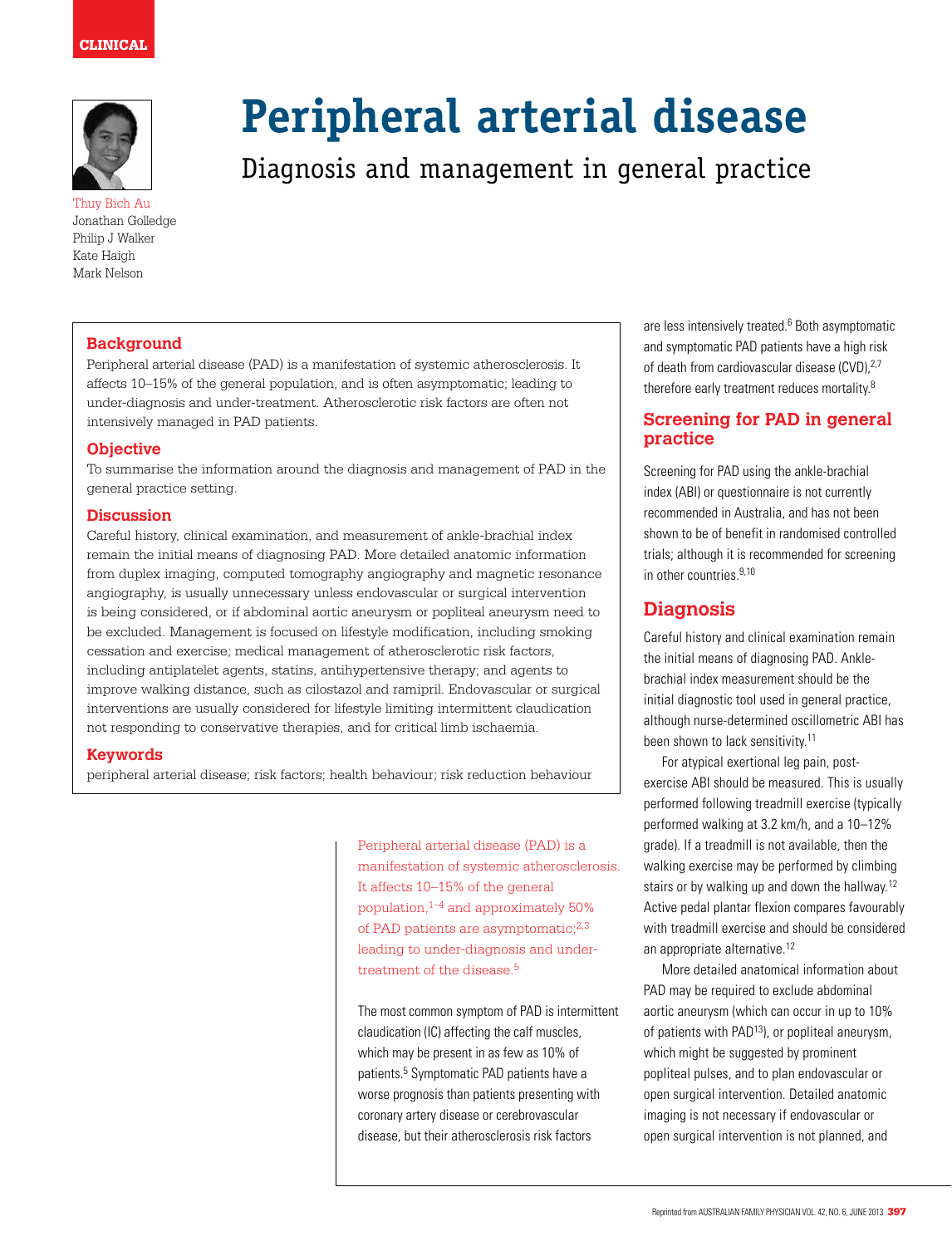aneurysmal disease can be confidently excluded on physical examination.

#### **The role of diagnostic imaging**

Duplex ultrasound (DUS) is non-invasive, is useful to define sites of stenosis or occlusion, and is often the only imaging required to plan endovascular interventions. It is also the main investigation for follow up of vascular interventions. Duplex ultrasound is, however, operator dependent and therefore reliant on a well-trained sonographer.

Both computed tomography angiography (CTA) and magnetic resonance angiography (MRA) provide good sensitivity and specificity compared to digital subtraction catheter angiography (DSA), although CTA can be more problematic with heavily calcified arteries and MRA does not show calcification, $14$  which might be important information when interventions are being planned.

Renal function should be assessed before CTA or MRA are performed, due to issues around contrast nephropathy and nephrogenic systemic fibrosis, which has been associated with exposure to gadolinium based magnetic resonance imaging (MRI) contrast agents.14

While catheter DSA remains the gold standard for imaging peripheral arteries, it is rarely used for diagnosis because of its invasive nature and the availability of non-invasive imaging modalities (ie. DUS, CTA, MRA). Duplex ultrasound is used to guide most endovascular interventions, and some surgeons still prefer DSA for planning open revascularisation procedures, particularly for tibial and pedal bypass procedures.15

#### **Management**

The goals of PAD management are to:

- decrease the occurrence of cardiovascular events and prevent death
- reduce limb symptoms, improve exercise capacity, and thus improve quality of life
- prevent or lessen disability and progression to limb loss.

These goals can be attained through a comprehensive treatment program, which includes lifestyle modifications, exercise and diet, and pharmacotherapy for all PAD patients; and invasive revascularisation for patients with limiting claudication or critical limb ischaemia (CLI).

#### **Lifestyle modifications**

Smoking cessation is an important modifiable behaviour. The degree of damage caused by smoking is directly related to the amount of tobacco consumed.16 Smoking cessation improves walking distance, doubles the 5 year survival rate.<sup>17</sup> and reduces the incidence of postoperative complications.18

#### **Exercise and diet**

Promotion of physical activity is also an important intervention. Supervised exercise programs have been consistently demonstrated to improve walking time and walking distance.19,20 Exercise is beneficial, even among asymptomatic PAD patients.21 It improves overall wellbeing and is cardioprotective.<sup>22</sup> Outcomes of supervised exercise programs are similar and longer lasting than that of endovascular interventions,23 although unfortunately, such programs are not commonly available in Australia. Without them, patients are usually advised to walk until pain occurs, rest until the pain subsides, and repeat the cycle to a total of 30 minutes, progressing to 60 minutes a day, 3–5 times per week.<sup>11</sup>

A well balanced diet with a low salt, low fat, and moderate amounts of added sugar intake, as per the National Health and Medical Research Council (NHMRC) guidelines,<sup>24</sup> reduces the risk of chronic disease in general, and CVD in particular, and should be followed.

Obesity has been linked with complications of PAD,<sup>1</sup> and diet and exercise should be focused on obtaining a healthy weight.

#### **Pharmacotherapy**

Antiplatelet agents reduce all-cause mortality and fatal cardiovascular events in patients with IC.<sup>1</sup> However, bleeding complications need to be weighed against the benefits for each patient. Evidence on the effectiveness of aspirin versus either placebo or an alternative antiplatelet agent is lacking.25,26 There is no reduction in vascular events in asymptomatic subjects with a low ABI randomised to daily aspirin.27 The evidence to support aspirin use for patients without clinical CVD is not strong, with the number needed to treat (263) to prevent a major cardiovascular event offset by the number needed to harm (261).<sup>26</sup> Clopidogrel

(75 mg/day) is superior to aspirin (325 mg/day) in reducing the combined risk of ischaemic stroke, myocardial infarction, or vascular death, with a relative risk reduction of 24% for PAD patients.28 Clopidogrel is not Pharmaceutical Benefits Scheme (PBS) listed for the primary prevention of PAD.

Lipid lowering agents improve pain-free walking distance and reduce total cardiovascular events, due primarily to an overall reduction in coronary events.<sup>8</sup> Adding simvastatin (40 mg/day) to existing treatments reduces the rates of myocardial infarction, stroke and revascularisation,29 chiefly by reducing overall risk of major vascular events rather than blood lipid concentrations alone. Statins are the only type of lipid lowering drug for which consistent, clear evidence of a beneficial effect is available for total cardiovascular events, total coronary events and stroke.30 Statins are not PBS listed for asymptomatic PAD.

Cilostazol, a phosphodiesterase III inhibitor (newly introduced in Australia), is well tolerated and has been shown to improve walking distance in people with  $IC^{31}$  There is no data on whether it reduces cardiovascular events. Cilostazol is not available on the PBS. Another agent to improve walking distance is pentoxifylline, although current data indicate that its benefit is marginal.32

The angiotensin converting enzyme inhibitor (ACEI) ramipril (10 mg/day), has recently been shown to increase pain-free walking distance, maximum walking time and Walking Improvement Questionnaire scores in a small randomised placebo controlled study.<sup>33</sup> This has been replicated in a larger study where ramipril 10 mg/day increased mean pain-free walking time by 92% (87 seconds) and maximum walking time by 139% (193 seconds). 34

There is currently no evidence that betablockers adversely affect walking distance in people with IC.35 The underlying principle is that if a beta-blocker is required for cardio-protection, then it should be used.

Calcium channel blockers are protective against all-cause, cardiovascular and cerebrovascular disease mortality.36 Evidence on various antihypertensive drugs in people with PAD is poor, and the lack of specific data examining outcomes in PAD patients should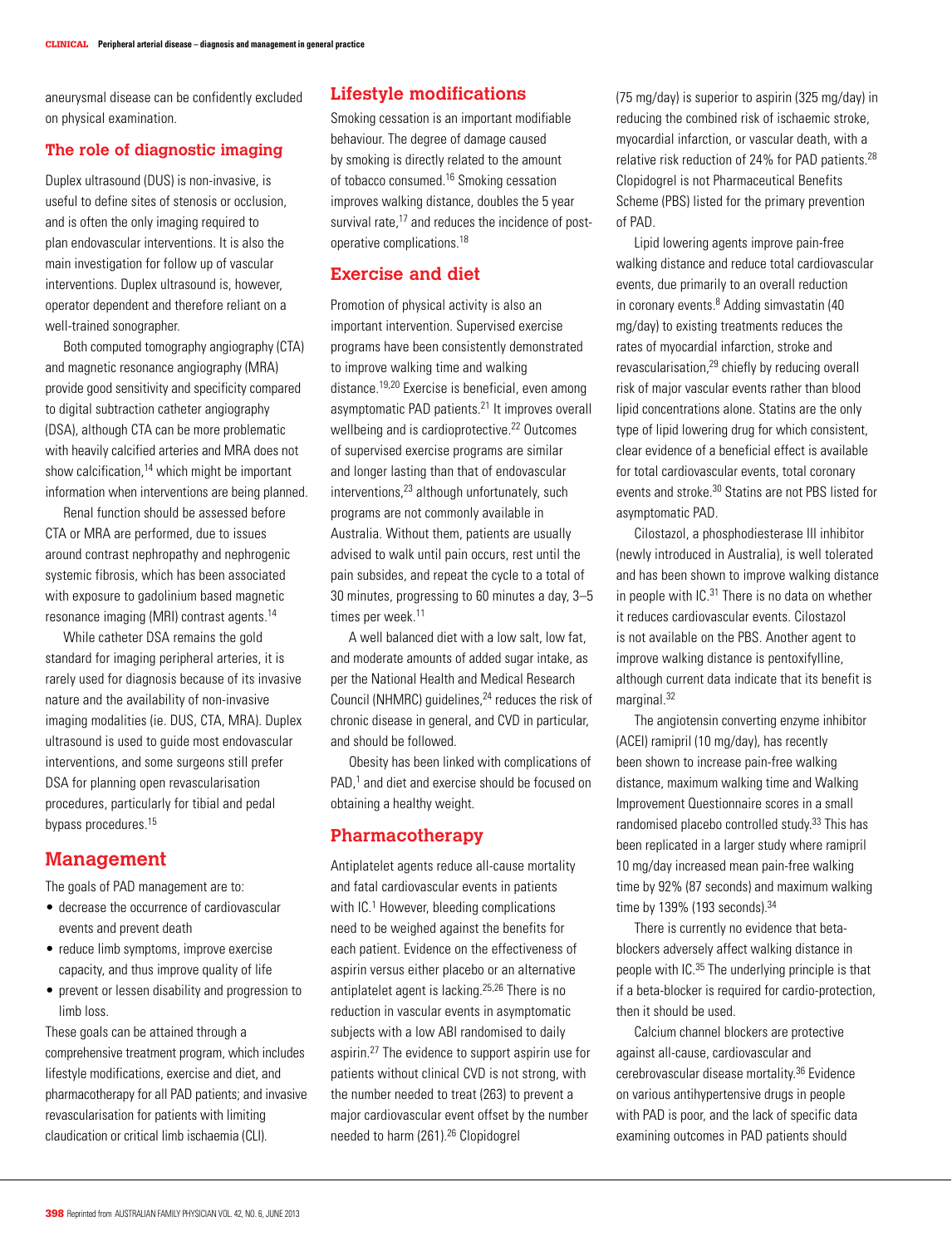not detract from the compelling evidence of the benefit of lowering blood pressure.<sup>37</sup>

Patients with diabetes are at increased risk of cardiovascular events, therefore good glycaemic and CVD risk factor control is desirable.<sup>38</sup>

#### **The role of complementary therapies**

There is little evidence to support the role of complementary therapies, including vitamin E,<sup>39</sup> garlic, $40$  and ginkgo biloba $41$  in the management of PAD.

### **Surgical intervention**

Patients should be referred to a vascular surgeon when:

- the diagnosis is uncertain
- CLI is evident by rest pain, ischaemic ulceration, or gangrene
- claudication symptoms limit work or lifestyle, and there has been no improvement with an exercise program, risk factor modification and medical management after a 4–6 month period
- • consideration of interventional management is felt appropriate by the patient and the general practitioner.

Patients with CLI (rest pain, tissue loss, or gangrene) usually require revascularisation to prevent limb loss. Patients with lifestyle limiting symptoms that do not improve with medical management should also be considered for intervention. The main options include endovascular angioplasty or stenting, or open surgical reconstruction by peripheral bypass or endarterectomy. The choice of procedure will depend on the anatomic location of the stenotic/ occlusive disease, its extent, and the patient's comorbidities.

# **Key points**

- Screening for PAD is currently not recommended in Australia.
- Careful history, clinical examination, and ABI remain the initial means to diagnose PAD.
- • Lifestyle modifications are an important component of PAD management.
- Drug interventions include antiplatelet agents, statins, antihypertensive therapy and cilostazol.
- There is little evidence to support the use of complementary therapies in PAD management.

• Patients should be referred to a vascular surgeon if the diagnosis is uncertain, if medical treatments fail, or if CLI is present.

#### **Authors**

Thuy Bich Au MD, MSc, PhD, is Honorary Associate, Menzies Research Institute Tasmania, University of Tasmania and resident medical officer, Royal Hobart Hospital, Hobart, Tasmania. bich.au@utas.edu.au

Jonathan Golledge BA, MA, MChir, FRCS, FRACS, is Professor of Vascular Surgery, Queensland Research Centre for Peripheral Vascular Disease, James Cook University, Townsville, Queensland

Philip J Walker MBBS, FRACS(Vasc), is Professor of Clinical Surgery and Head, Discipline of Surgery, University of Queensland, School of Medicine and Centre for Clinical Research and Department of Vascular Surgery, Royal Brisbane and Women's Hospital, Herston, Queensland

Kate Haigh MBBS(Hons), is an intern, Toowoomba Hospital, Toowoomba, Queensland. kate.haigh@uqconnect.edu.au

Mark Nelson MBBS(Hons), MFM, FRACGP, FAFPHM, PhD, is Professor and Chair, Discipline of General Practice and senior member, Menzies Research Institute Tasmiania, University of Tasmania, Hobart, Tasmania.

Competing interests: None.

Provenance and peer review: Not commissioned; externally peer reviewed.

#### **References**

- 1. Norgren L, Hiatt WR, Dormandy JA, Nehler MR, Harris KA, Fowkes FGR, Inter-Society Consensus for the Management of Peripheral Arterial Disease (TASC II). Eur J Vasc Endovasc Surg 2007;33(Suppl 1).
- 2. Fowkes FGR, Houseley E, Cawood EHH, Macintyre CCA, Ruckley CV, Prescott RJ. Edinburgh Artery Study: prevalence of asymptomatic and symptomatic peripheral arterial disease in the general population. Int J Epidemiol 1991;20:384–92.
- 3. Ramos R, Quesada M, Solanas P, et al. Prevalence of symptomatic and asymptomatic peripheral arterial disease and the value of the anklebrachial index to stratify cardiovascular risk. Eur J Vasc Endovasc Surg 2009;38:305–11.
- 4. Australian Institute of Health and Welfare. Cardiovascular disease: Australian facts 2011. Cardiovascular disease series. Cat. no. CVD 53. Chapter 8: Peripheral vascular disease, pp. 117–124. Available at www.aihw.gov.au/ publication-detail/?id=10737418510 [Accessed 21 March 2013.
- 5. McDermott MM. The magnitude of the problem of peripheral arterial disease: epidemiology and clinical significance. Cleve Clin J Med 2006;73(Suppl 4):S2–7.
- 6. McDermott M, Mehta S, Ahn H, Greenland P. Atherosclerotic risk factors are less intensively

treated in patients with PAD than in patients with coronary artery disease. J Gen Intern Med 1997;12:209–15.

- 7. Criqui M, Langer R, Fronek A, et al., Mortality over a period of 10 years in patients with peripheral artery disease. N Engl J Med 1992;326:326–81.
- 8. Aung PP, Maxwell HG, Jepson RG, Price JF, Leng GC. Lipid-lowering for peripheral arterial disease of the lower limb. Cochrane Database Syst Rev 2007;4:CD000123.
- 9. Ferket B, Spronk S, Colkesen E, Hunink M. Systematic review of guidelines on peripheral artery disease screening. Am J Med 2012;125:198–208.
- 10. Rooke T, Hirsch A, Misra S, et al. 2011 ACCF/ AHA Focused update of the guideline for the management of patients with peripheral artery disease (updating the 2005 guideline): a report of the American College of Cardiology Foundation/American Heart Association Task Force on Practice Guidelines. J Am Coll Cardiol 2011;58:2020–45.
- 11. Cleveland Clinic. Peripheral arterial disease (PAD) and exercise. 2012. Available at http:// my.clevelandclinic.org/heart/disorders/vascular/ padexercise.aspx [Accessed 18 July 2012].
- 12. Norgren L, Hiatt WR, Dormandy JA, et al. Inter-Society Consensus for the Management of Peripheral Arterial Disease (TASC II). Eur J Vasc Endovasc Surg 2007;33(Suppl 1):S1–75.
- 13. Barba A, Estallo L, Rodríguez L, Baquer M, Céniga M.V.d. Detection of abdominal aortic aneurysm in patients with peripheral artery disease. Eur J Vasc Endovasc Surg 2005;30:504–8.
- 14. Al-Qaisi M, Nott DM, King DH, Kaddoura S, Hamady M. Imaging of peripheral vascular disease. Medical Imaging 2009;2:25–34.
- 15. Mukherjee D, Yadav JS. Update on peripheral vascular diseases: from smoking cessation to stenting. Cleveland Clinic J Med 2001;68:723–33.
- 16. Conen D, Everett BM, Kurth T, et al. Smoking, smoking status, and risk for symptomatic peripheral artery disease in women: a cohort study. Ann Intern Med 2011;154:719–26.
- 17. Faulkner K, House A, Castleden W. The effect of cessation of smoking on the accumulative survival rates of patients with symptomatic peripheral vascular disease. Med J Aust 1983;1:217–9.
- 18. Mills E, Eyawo O, Lockhart I, Kelly S, Wu P, Ebbert J. Smoking cessation reduces postoperative complications: a systematic review and metaanalysis. Am J Med 2011;124:144–54.
- 19. Gardner A, Poehlman E. Exercise rehabilitation programs for the treatment of claudication pain. A meta-analysis. JAMA 1995;274:975–80.
- 20. Watson L, Ellis B, Leng G. Exercise for intermittent claudication. Cochrane Database Syst Rev 2008;4:CD000990.
- 21. McDermott M, Ades P, Guralnik J, et al. Treadmill exercise and resistance training in patients with peripheral arterial disease with and without intermittent claudication: a randomized controlled trial. JAMA 2009;301:165–74.
- 22. Miller TD, Balady GJ, Fletcher GF. Exercise and its role in the prevention and rehabilitation of cardiovascular disease. Ann Behav Med 1997;19:220–9.
- Ahimastos A, Pappas E, Buttner P, Walker P, Kingwell B, Golledge J. A meta-analysis of the